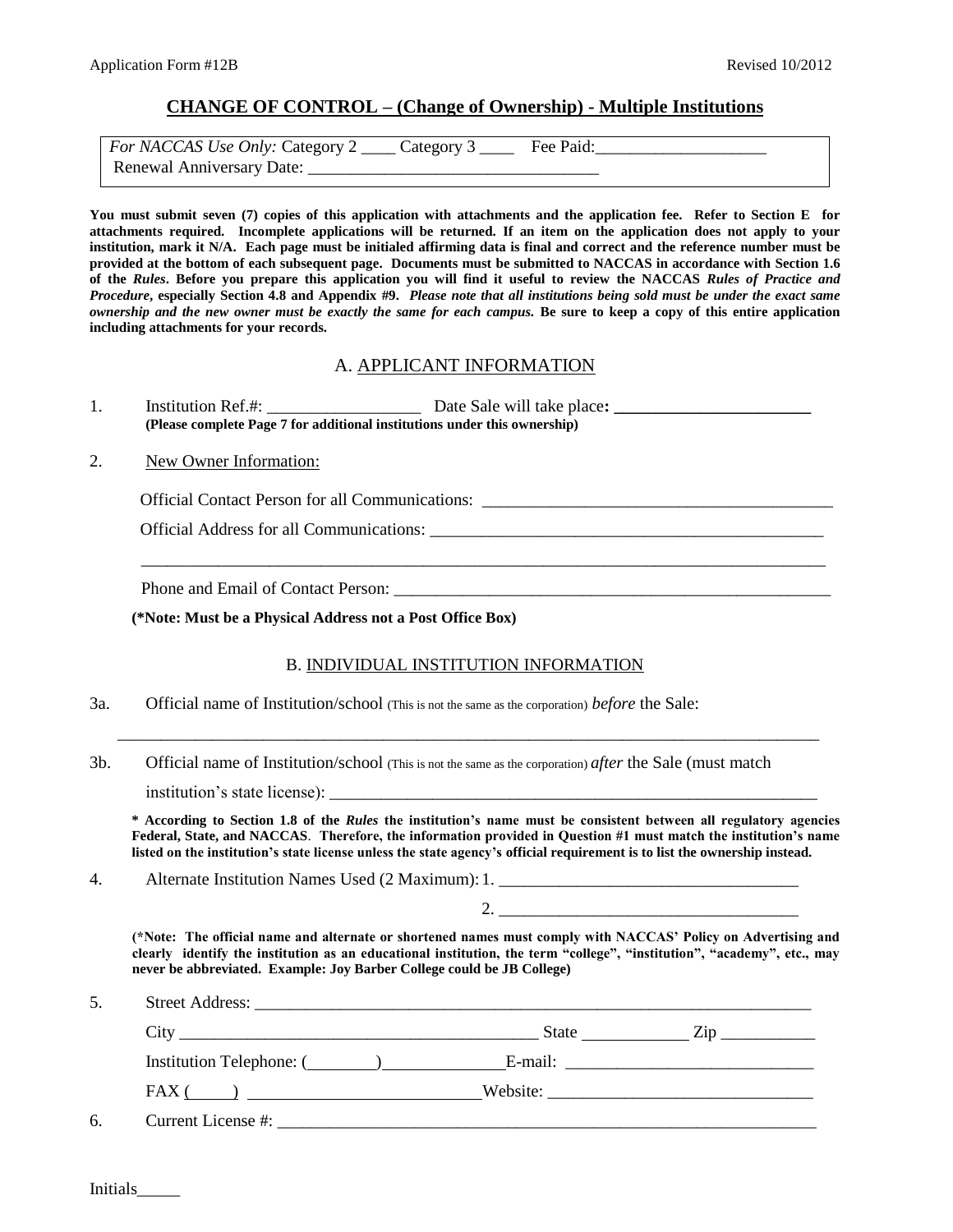# C. OLD ORGANIZATIONAL STRUCTURE INFORMATION

| 7.                                         | This institution is (check one):<br>Private Non-Profit ()                                                                                                                                                                                                                                                                                                                                                                                                                                                                       | Private For-Profit ()<br>Publicly Traded ()                                                                                      |
|--------------------------------------------|---------------------------------------------------------------------------------------------------------------------------------------------------------------------------------------------------------------------------------------------------------------------------------------------------------------------------------------------------------------------------------------------------------------------------------------------------------------------------------------------------------------------------------|----------------------------------------------------------------------------------------------------------------------------------|
| 8.                                         | Institution owned by: Individual(s):<br>Institution owned by: Corporation or LLC:<br>Institution owned by: Subsidiary of Parent Corporation:                                                                                                                                                                                                                                                                                                                                                                                    | (Complete Type A Ownership below)<br>_____ (Complete Type B Ownership below)<br>(Complete Type B and C below)                    |
|                                            | <b>Type A Ownership:</b><br>( <i>Check One</i> ): Sole Proprietorship ()                                                                                                                                                                                                                                                                                                                                                                                                                                                        | Partnership ()<br>or                                                                                                             |
|                                            | 9. List the name and address of the sole proprietor or partners and their percentages of ownership.                                                                                                                                                                                                                                                                                                                                                                                                                             |                                                                                                                                  |
| <b>Name</b>                                | <b>Address</b>                                                                                                                                                                                                                                                                                                                                                                                                                                                                                                                  | Percentage                                                                                                                       |
|                                            |                                                                                                                                                                                                                                                                                                                                                                                                                                                                                                                                 |                                                                                                                                  |
|                                            |                                                                                                                                                                                                                                                                                                                                                                                                                                                                                                                                 |                                                                                                                                  |
|                                            | (*Note: Must be a Physical Address not a Post Office Box)                                                                                                                                                                                                                                                                                                                                                                                                                                                                       |                                                                                                                                  |
|                                            | <b>Type B Ownership:</b>                                                                                                                                                                                                                                                                                                                                                                                                                                                                                                        |                                                                                                                                  |
| 11.<br>12.<br>13.<br>14.<br>section blank) | Name of Corporation/L.L.C: $\Box$ LTD $\Box$ Inc. $\Box$ Other $\Box$ Other $\Box$<br>State of Incorporation or organization: ________________<br>Date of Incorporation or organization: ____________<br>List all individuals, corporations, or other entities who own shares or membership interests, as applicable.<br>Provide a separate attachment if more space is needed.<br>(For Private Non-Profit organizations, please list corporate officer's names and their title since there are no owners, and leave percentage |                                                                                                                                  |
| Name                                       | Address                                                                                                                                                                                                                                                                                                                                                                                                                                                                                                                         | Percentage                                                                                                                       |
|                                            |                                                                                                                                                                                                                                                                                                                                                                                                                                                                                                                                 |                                                                                                                                  |
|                                            |                                                                                                                                                                                                                                                                                                                                                                                                                                                                                                                                 |                                                                                                                                  |
|                                            |                                                                                                                                                                                                                                                                                                                                                                                                                                                                                                                                 |                                                                                                                                  |
|                                            | (*Note: Must be a Physical Address not a Post Office Box)                                                                                                                                                                                                                                                                                                                                                                                                                                                                       |                                                                                                                                  |
|                                            | <b>Type C Ownership:</b>                                                                                                                                                                                                                                                                                                                                                                                                                                                                                                        |                                                                                                                                  |
| 16.                                        | ownership. Provide a separate attachment to clearly show Tiers accurately, if needed.                                                                                                                                                                                                                                                                                                                                                                                                                                           | List the other corporations or other owner entities, including individuals who own the entities, in order closest to institution |
|                                            |                                                                                                                                                                                                                                                                                                                                                                                                                                                                                                                                 |                                                                                                                                  |
|                                            |                                                                                                                                                                                                                                                                                                                                                                                                                                                                                                                                 |                                                                                                                                  |
|                                            |                                                                                                                                                                                                                                                                                                                                                                                                                                                                                                                                 |                                                                                                                                  |
|                                            |                                                                                                                                                                                                                                                                                                                                                                                                                                                                                                                                 |                                                                                                                                  |
|                                            |                                                                                                                                                                                                                                                                                                                                                                                                                                                                                                                                 |                                                                                                                                  |
|                                            |                                                                                                                                                                                                                                                                                                                                                                                                                                                                                                                                 |                                                                                                                                  |

Initials\_\_\_\_\_ NACCAS Ref. #\_\_\_\_\_\_\_\_\_\_\_\_\_\_\_\_\_\_\_\_\_\_ 2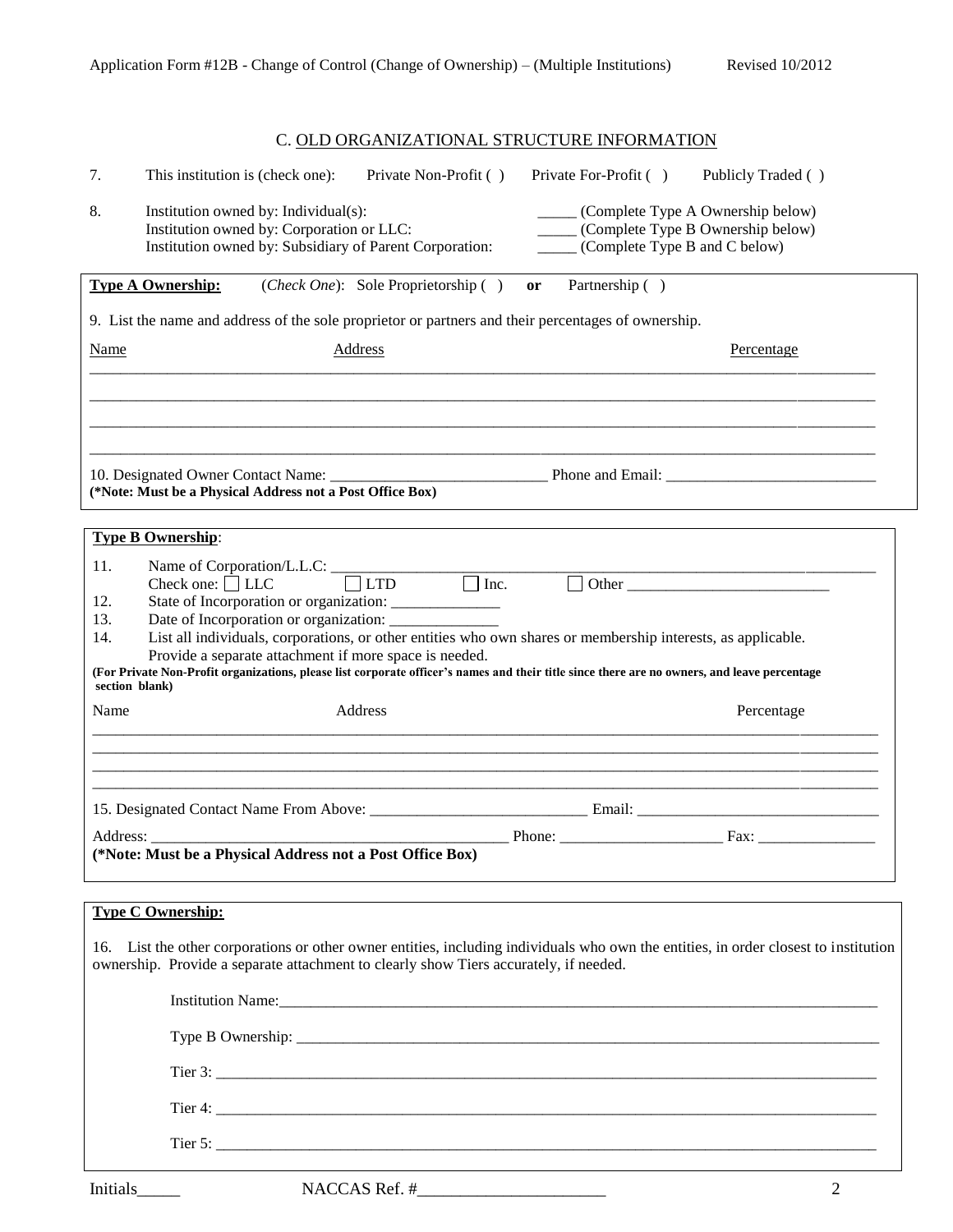|                | Application Form #12B - Change of Control (Change of Ownership) – (Multiple Institutions) |                                                                                                      | Revised 10/2012                                                                                                                              |  |
|----------------|-------------------------------------------------------------------------------------------|------------------------------------------------------------------------------------------------------|----------------------------------------------------------------------------------------------------------------------------------------------|--|
|                |                                                                                           |                                                                                                      | D. NEW ORGANIZATIONAL STRUCTURE INFORMATION                                                                                                  |  |
| 17.            | This institution is (check one):                                                          | Private Non-Profit ()                                                                                | Private For-Profit ()<br>Publicly Traded ()                                                                                                  |  |
| 18.            |                                                                                           | Institution owned by: Individual(s):                                                                 | ______ (Complete Type A Ownership below)                                                                                                     |  |
|                |                                                                                           | Institution owned by: Corporation or LLC:<br>Institution owned by: Subsidiary of Parent Corporation: | ____ (Complete Type B Ownership below)<br>______ (Complete Type B and C below)                                                               |  |
|                | <b>Type A Ownership:</b>                                                                  |                                                                                                      | (Check One): Sole Proprietorship () or Partnership ()                                                                                        |  |
|                |                                                                                           |                                                                                                      | 19. List the name and address of the sole proprietor or partners and their percentages of ownership.                                         |  |
| <b>Name</b>    |                                                                                           | <b>Address</b>                                                                                       | <b>Percentage</b>                                                                                                                            |  |
|                |                                                                                           |                                                                                                      |                                                                                                                                              |  |
|                |                                                                                           |                                                                                                      |                                                                                                                                              |  |
|                |                                                                                           |                                                                                                      |                                                                                                                                              |  |
|                |                                                                                           |                                                                                                      | 20. Designated Owner Contact Name: Phone and Email: Phone and Email:                                                                         |  |
|                |                                                                                           | (*Note: Must be a Physical Address not a Post Office Box)                                            |                                                                                                                                              |  |
|                |                                                                                           |                                                                                                      |                                                                                                                                              |  |
|                | <b>Type B Ownership:</b>                                                                  |                                                                                                      |                                                                                                                                              |  |
| 21.            |                                                                                           | Name of Corporation/L.L.C: $\qquad \qquad \qquad$ LTD $\qquad \qquad$ Inc.                           |                                                                                                                                              |  |
| 22.            |                                                                                           | State of Incorporation or organization: _______________                                              |                                                                                                                                              |  |
| 23.            |                                                                                           | Date of Incorporation or organization:                                                               |                                                                                                                                              |  |
| 24.            |                                                                                           | Provide a separate attachment if more space is needed.                                               | List all individuals, corporations, or other entities who shares or membership interests, as applicable.                                     |  |
| section blank) |                                                                                           |                                                                                                      | (For Private Non-Profit organizations, please list corporate officer's names and their title since there are no owners, and leave percentage |  |
|                |                                                                                           | Address                                                                                              | Percentage                                                                                                                                   |  |
| Name           |                                                                                           |                                                                                                      |                                                                                                                                              |  |
|                |                                                                                           |                                                                                                      |                                                                                                                                              |  |
|                |                                                                                           |                                                                                                      |                                                                                                                                              |  |
|                |                                                                                           |                                                                                                      |                                                                                                                                              |  |
|                |                                                                                           |                                                                                                      |                                                                                                                                              |  |
|                |                                                                                           | (*Note: Must be a Physical Address not a Post Office Box)                                            |                                                                                                                                              |  |
|                |                                                                                           |                                                                                                      |                                                                                                                                              |  |
|                | <b>Type C Ownership:</b>                                                                  |                                                                                                      |                                                                                                                                              |  |
| 26.            |                                                                                           | ownership. Provide a separate attachment to clearly show Tiers accurately, if needed.                | List the other corporations or other owner entities, including individuals who own the entities, in order closest to institution             |  |
|                |                                                                                           |                                                                                                      |                                                                                                                                              |  |
|                |                                                                                           |                                                                                                      |                                                                                                                                              |  |
|                |                                                                                           |                                                                                                      | Tier 3: $\frac{1}{2}$                                                                                                                        |  |
|                |                                                                                           |                                                                                                      |                                                                                                                                              |  |
|                |                                                                                           |                                                                                                      |                                                                                                                                              |  |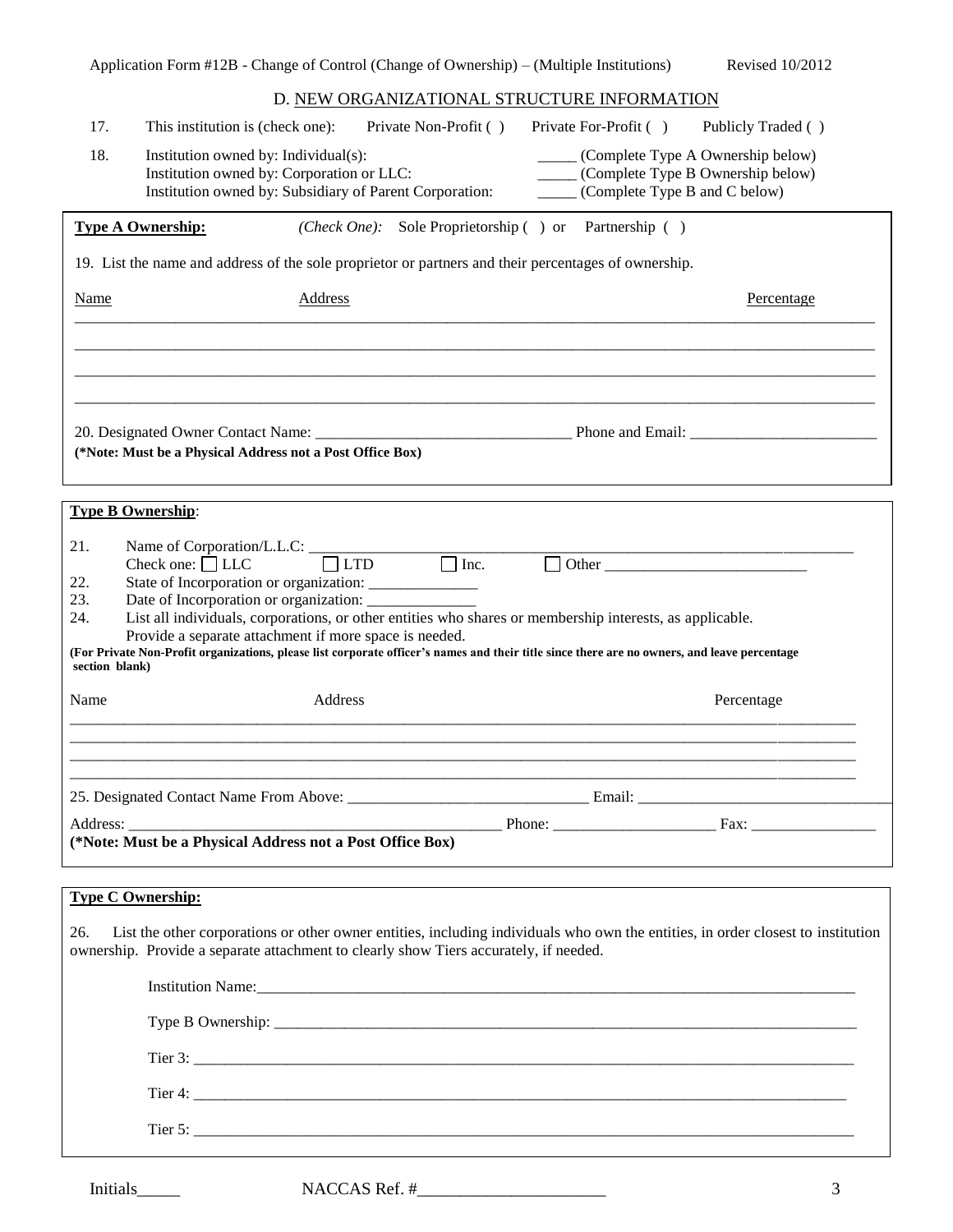- 27. Has any person in the new ownership or any employee of the institution under the new ownership been debarred from participation in any Federal or state program or been disallowed by the US Department of Education to own any Institution that participates in federal financial aid within the past five years?  $Yes \_\_\_\_\_\_\$  If yes, please list:  $\_\_\_\_\_\_\_\_\_\_\_\_\_\_\_\_\_\_\_\_\_$
- 28. Please indicate all periods in the calendar year when the institution is closed (ie holidays, etc):
- 29. Please list the names and locations of all other Institutions offering programs within NACCAS scope, under the same ownership, management, and/or control. Please indicate if the Institution is presently accredited or holds candidate status. (Add pages as needed).

\_\_\_\_\_\_\_\_\_\_\_\_\_\_\_\_\_\_\_\_\_\_\_\_\_\_\_\_\_\_\_\_\_\_\_\_\_\_\_\_\_\_\_\_\_\_\_\_\_\_\_\_\_\_\_\_\_\_\_\_\_\_\_\_\_\_\_\_\_\_\_\_\_\_\_\_\_\_\_

| Name and Location: | Accredited by: | Candidate for             |
|--------------------|----------------|---------------------------|
|                    |                | <b>Accreditation with</b> |
|                    |                |                           |
|                    |                |                           |
|                    |                |                           |

30. The person responsible for the day-to-day operations of the institutions under the new ownership is: Name:  $\frac{1}{\text{Title}}$  $T$  is a set of the set of the set of the set of the set of the set of the set of the set of the set of the set of the set of the set of the set of the set of the set of the set of the set of the set of the set of the set

| .<br>.<br>--                               |  |
|--------------------------------------------|--|
| $\sim$<br>.<br>,,,,,,,,<br>--<br>---<br>__ |  |

31. The designated accreditation liaison under the new ownership who attended or will attend the required NACCAS accreditation workshop is: Name: \_\_\_\_\_\_\_\_\_\_\_\_\_\_\_\_\_\_\_\_\_\_\_\_\_\_\_\_\_\_\_\_\_\_\_\_\_\_\_\_\_\_\_\_\_\_\_\_\_\_\_\_\_\_\_\_\_\_\_\_\_\_\_\_\_\_\_\_\_\_\_\_\_\_\_ Title: \_\_\_\_\_\_\_\_\_\_\_\_\_\_\_\_\_\_\_\_\_\_\_\_\_\_\_\_\_\_\_\_\_\_\_\_\_\_\_\_\_\_\_\_\_\_\_\_\_\_\_\_\_\_\_\_\_\_\_\_\_\_\_\_\_\_\_\_\_\_\_\_\_\_\_\_

Tel. \_\_\_\_\_\_\_\_\_\_\_\_\_\_\_\_\_\_\_ E-mail: \_\_\_\_\_\_\_\_\_\_\_\_\_\_\_\_\_\_\_\_\_\_\_\_\_\_\_\_\_\_\_\_\_\_\_\_\_\_\_\_\_\_\_\_\_\_\_\_\_\_\_

## E. REQUIRED ATTACHMENTS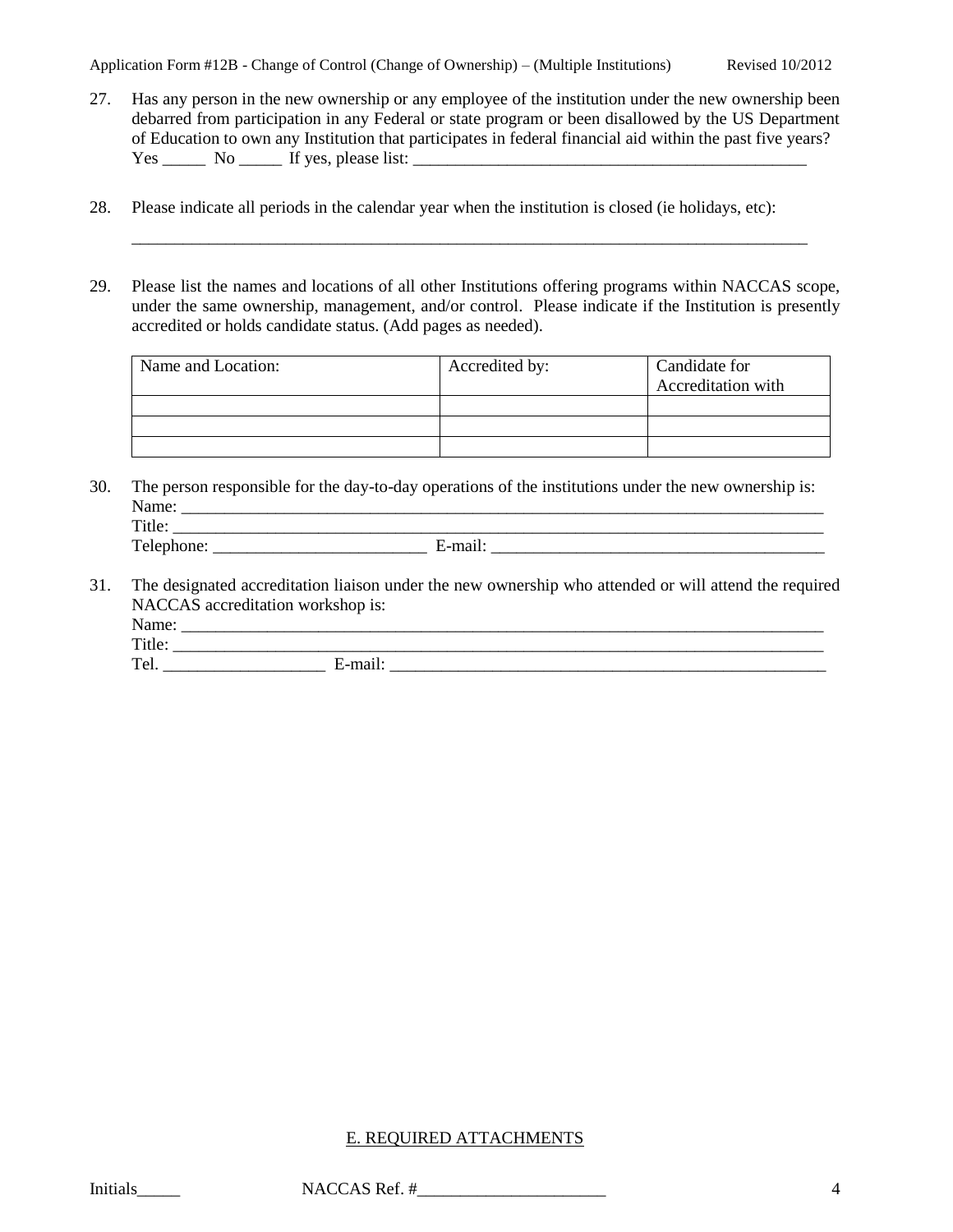#### Submit with the Application:

- 1. Biographies of the new owner(s). Indicate any family relationships to the former owner(s). Indicate any business or employment relationship with the former owner(s) and the institution acquired or another NACCAS-accredited institution.
- 2. The name of the Owner or employee designated as liaison with NACCAS for accreditation processes. Submit evidence of the most recent NACCAS accreditation workshop attended by the liaison or registration for a workshop. The liaison must have attended within the last 24 months or be registered for an upcoming workshop within 90 days of the date of this application.
- 3. An explanation of changes the new owner has made or anticipates making in the next 12 months.
- 4. A signed statement indicating whether (i) the new owner(s) or (ii) the previous owner(s) assume(s) the responsibility for refunds due to students attending the institution prior to the effective date of the Change of Control.
- 5. A non-refundable application fee is due upon submission of the application. Please refer to the Schedule of Fees on the NACCAS website for the current change of ownership application fee.

#### If Applicable:

- 6. If the name of the Institution will change after the sale, you must submit a rationale.
- 7. If the Institution's name incorporates a trade name you must submit certification that you have authority to use this name.
- 8. Completed articles of incorporation to include a list of current stock holders and their number of shares, as well as include an official state or local stamp of recording.

#### Submit within seven (7) days following the actual sale :

9. A copy of the fully executed notarized Transfer Agreement and all other closing documents which include all of the terms of the transfer and sale. If a lease agreement is part of the sale, a fully executed copy of the lease agreement must also be submitted. (Note: This document must be received prior to Commission consideration.)

#### Submit within thirty (30) days following the actual sale:

- 10. A copy of the Institution's current license showing the owner(s) or statement from the state licensing agency registering the new owner(s).
- 11. A balance sheet (B/S) compiled by an independent certified public accountant on an accrual basis of accounting, according to GAAP, as of the date of sale. (Note: This document must be received prior to Commission consideration.)

#### **Note: All required documents must be received prior to Commission consideration.**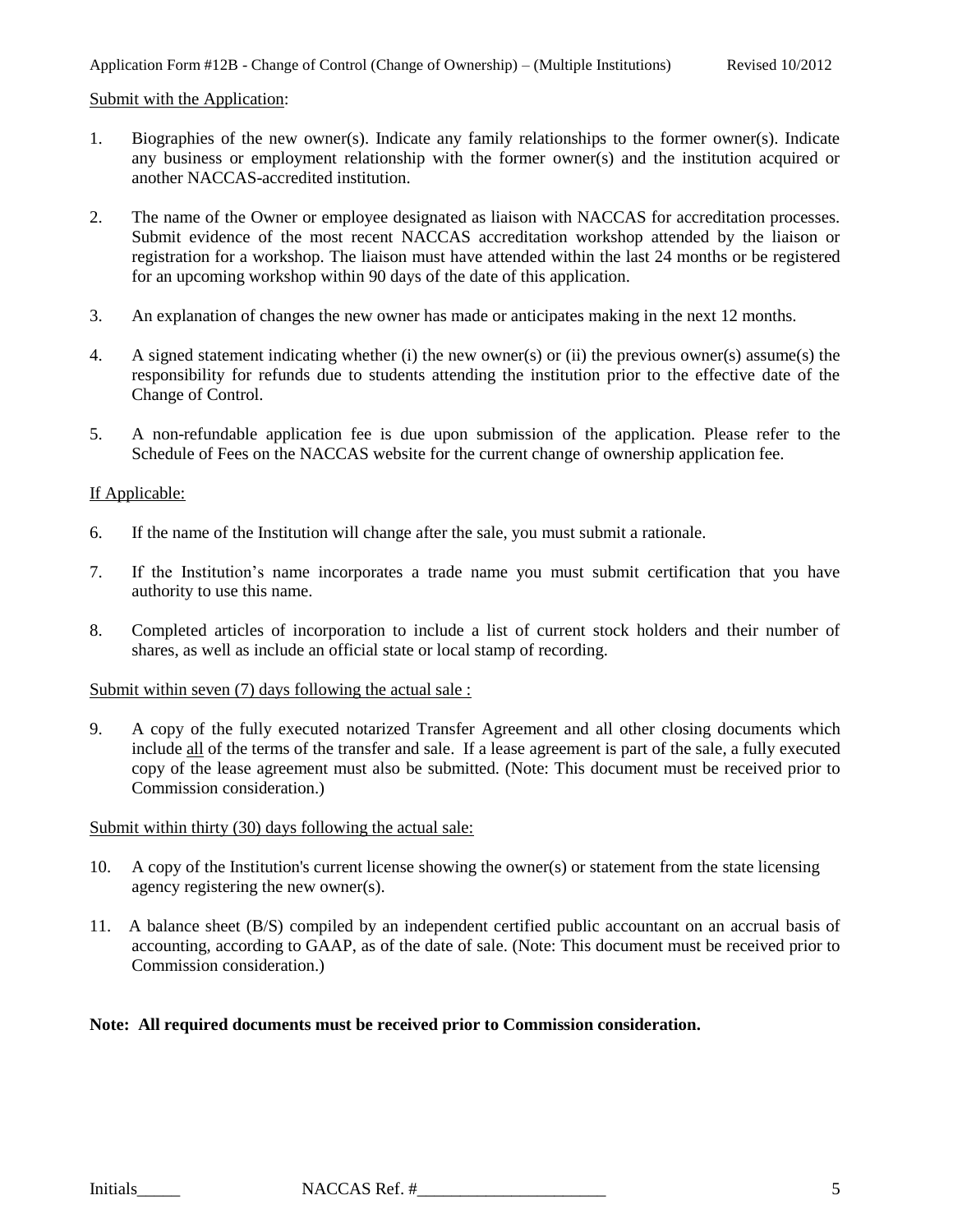#### F. CERTIFICATION

I hereby certify that the institution for which this application is being made is not under any citation by the state licensing agency for any violations of licensing laws. The institution will not make any promotional use of the application prior to prior to approval of this application by NACCAS.

In addition, I hereby provide a release for purposes of eliciting information from state boards and government entities, as well as an acknowledgment of the fact that accrediting information may, at the discretion of NACCAS, be shared with other accrediting agencies and governmental entities.

I certify that I understand that the use of any technical assistance or consultation services provided by NACCAS does not in any way guarantee the approval of this application and that NACCAS' Board of Commissioners has the final authority in determining an institution's compliance with accreditation requirements.

I certify that the information provided herein is true and correct to the best of my knowledge and belief. I further understand that knowingly providing false or misleading information to NACCAS may result in the Commission taking adverse action against the institution.

\_\_\_\_\_\_\_\_\_\_\_\_\_\_\_\_\_\_\_\_\_\_\_\_\_\_\_\_\_\_\_\_\_\_\_\_\_\_\_ \_\_\_\_\_\_\_\_\_\_\_\_\_\_\_\_\_\_\_

**Current Institution's Owner Signature Date** 

\_\_\_\_\_\_\_\_\_\_\_\_\_\_\_\_\_\_\_\_\_\_\_\_\_\_\_\_\_\_\_\_\_\_\_\_\_\_\_

\_\_\_\_\_\_\_\_\_\_\_\_\_\_\_\_\_\_\_\_\_\_\_\_\_\_\_\_\_\_\_\_\_\_\_\_\_\_\_

\_\_\_\_\_\_\_\_\_\_\_\_\_\_\_\_\_\_\_\_\_\_\_\_\_\_\_\_\_\_\_\_\_\_\_\_\_\_\_

\_\_\_\_\_\_\_\_\_\_\_\_\_\_\_\_\_\_\_\_\_\_\_\_\_\_\_\_\_\_\_\_\_\_\_\_\_\_\_

Print Name (clearly)

Title

\_\_\_\_\_\_\_\_\_\_\_\_\_\_\_\_\_\_\_\_\_\_\_\_\_\_\_\_\_\_\_\_\_\_\_\_\_\_\_ \_\_\_\_\_\_\_\_\_\_\_\_\_\_\_\_\_\_\_\_ Proposed Institution's Owner Signature Date

Print Name (clearly)

**Title** 

**Do you have a consultant for accreditation matters? Yes\_\_\_\_\_ No\_\_\_\_\_ Notification Form #2 re: Consultant information is attached: Yes\_\_\_\_\_ No\_\_\_\_\_ N/A\_\_\_\_\_**